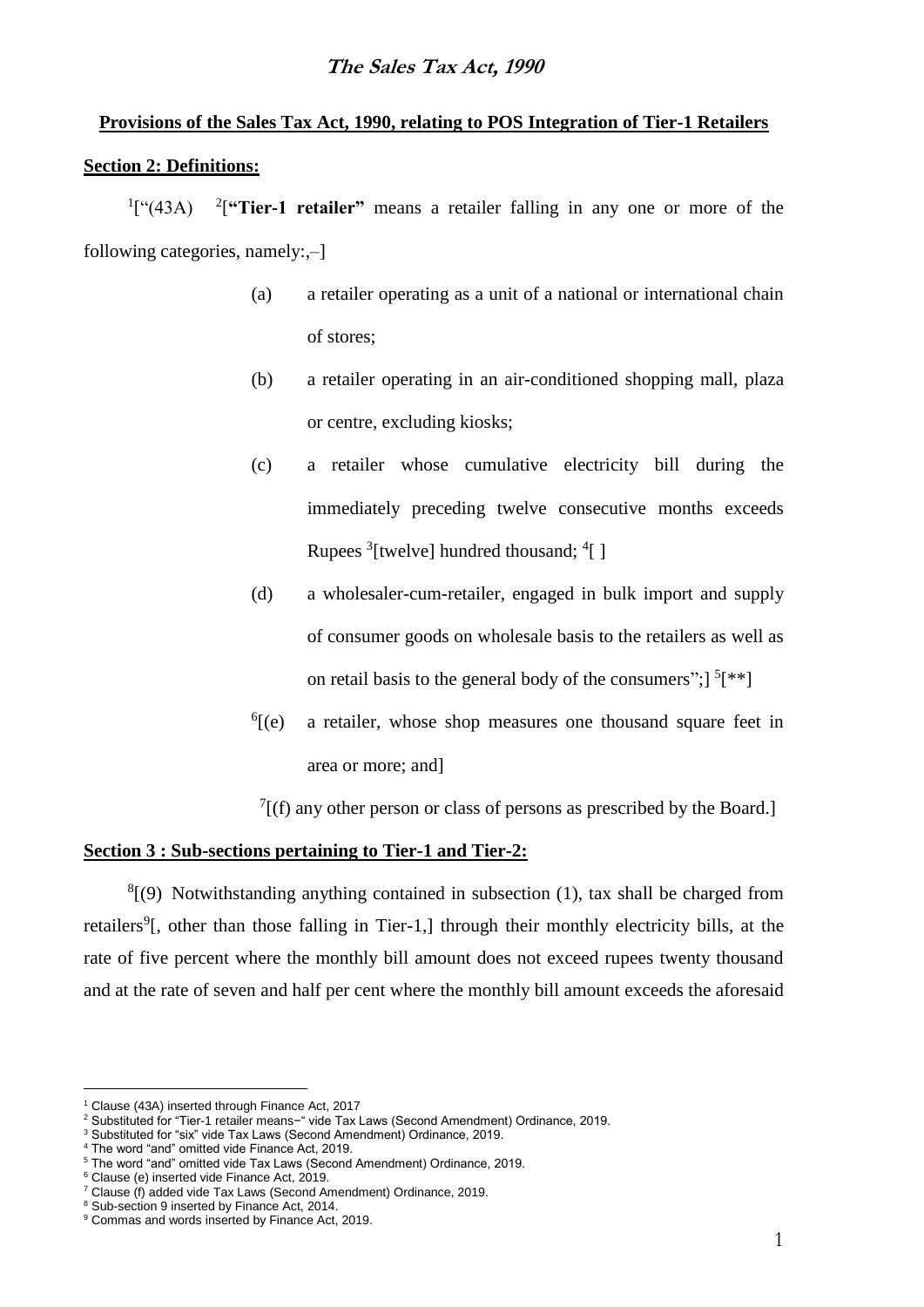amount, <sup>1</sup>[and the electricity supplier shall deposit the amount so collected directly without adjusting against his input tax]:

Provided that the tax under this sub-section shall be in addition to the tax payable on supply of electricity under sub section (1), (1A) and  $(5)^2$ [;]

<sup>3</sup>[Provided further that the Commissioner of Inland Revenue having jurisdiction shall issue order to the electricity supplier regarding exclusion of a person who is either a Tier-1 retailer, or not a retailer."; and]

 $^{4}$ [(9A) Notwithstanding anything contained in this Act, Tier-1 retailers shall pay sales tax at the rate as applicable to the goods sold under relevant provisions of this Act or a notification issued there under:

Provided that the customers of a Tier-1 retailer shall be entitled to receive a cash back of up to five percent of the tax involved, from such date in the manner and to the extent, as may be prescribed by the Board;

Provided further that from such date, and in such mode and manner, as prescribed by the Board, all Tier-1 retailers shall integrate their retail outlets with Board's computerized system for real-time reporting of sales.]

#### **Impact of Non-integration:**

## 5 [**8B. Adjustable input tax.–**

 $^{6}$ [(6) In case a Tier-1 retailer does not integrate his retail outlet in the manner as prescribed under sub-section (9A) of section 3, during a tax period or part thereof, the adjustable input tax for whole of that tax period shall be reduced by 15%.]

## 7 **[33. Offences and penalties.**–

#### **Penalties for Non-integration:**

-

|  |  |  |  |  |  | <sup>1</sup> [24. Any person, who is Such person shall pay a penalty of Sub-section (9A) |  |
|--|--|--|--|--|--|------------------------------------------------------------------------------------------|--|
|  |  |  |  |  |  |                                                                                          |  |

<sup>1</sup> The expression substituted for the words "subject to the exclusions, procedure, restrictions and limitations as prescribed in Chapter II of the Sales Tax Special Procedure Rules, 2007" through Finance Act, 2019.

<sup>2</sup> For the full stop a "colon" is substituted through Finance Act, 2019.

<sup>&</sup>lt;sup>3</sup> The second proviso added vide Finance Act, 2019.

<sup>4</sup> Sub-section (9A) substituted through Finance Act, 2019.

<sup>5</sup> Section 8B inserted by Finance Act, 2007.

<sup>6</sup> New sub-section (6) added vide Finance Act, 2019.

<sup>7</sup> Section 33 substituted by Finance Act, 2005.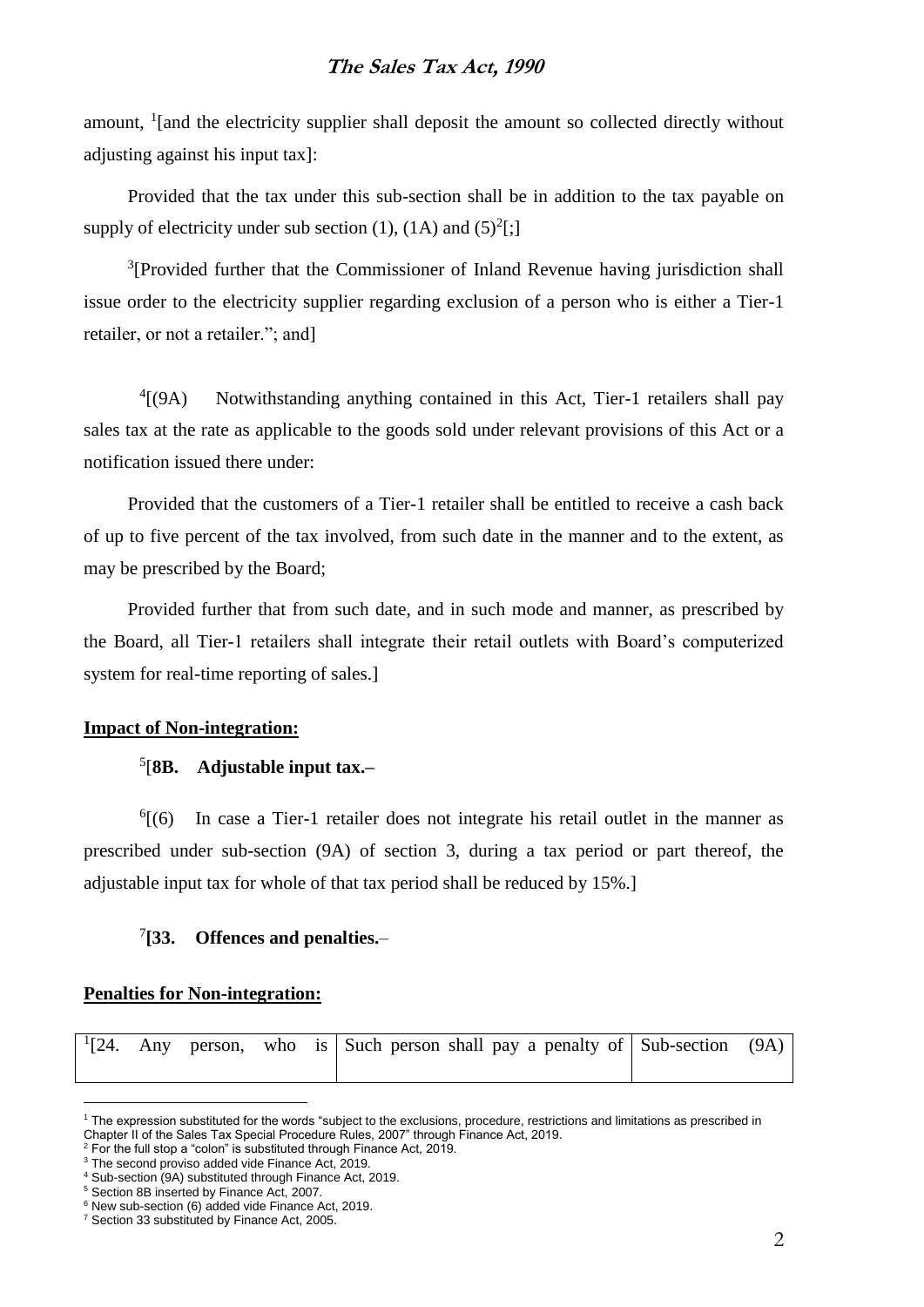| for<br>integrated<br>monitoring,           | five hundred thousand rupees or two                                                  | of section 3 and |
|--------------------------------------------|--------------------------------------------------------------------------------------|------------------|
| tracking, reporting or recording           | hundred per cent of the amount of                                                    | section 40C.     |
| of sales, production and similar           | tax involved, whichever is higher.                                                   |                  |
| business transactions with the             | He shall, further be liable, upon                                                    |                  |
| Board<br><b>or</b><br>its<br>computerized  | conviction by a Special Judge, to                                                    |                  |
| conducts<br>such<br>system,                | simple imprisonment for a term                                                       |                  |
| transactions in a manner so as to          | which may extend to two years, or                                                    |                  |
| avoid monitoring,<br>tracking,             | with additional fine which may                                                       |                  |
| reporting or recording of such             | extend to two million rupees, or with                                                |                  |
| transactions,<br><b>or</b><br>issues<br>an | both.                                                                                |                  |
| invoice which does not carry the           |                                                                                      |                  |
| prescribed invoice number or               | Any<br>who<br>person<br>abets                                                        |                  |
| barcode<br>bears<br>duplicate<br><b>or</b> | commissioning of such offence, shall                                                 |                  |
| invoice number or counterfeit              | be liable, upon conviction by a                                                      |                  |
| barcode;<br>or any person who              | Special<br>Judge,<br>simple<br>to                                                    |                  |
| abets commissioning of such                | imprisonment for a term which may                                                    |                  |
| offence.                                   | extend to one year, or with additional                                               |                  |
|                                            | fine which may extend to two                                                         |                  |
|                                            | hundred thousand rupees, or with                                                     |                  |
|                                            | both.                                                                                |                  |
| 25. Any person, who is required            | Such person shall be liable to pay a $\vert$ Sub-section                             | (9A)             |
|                                            | to integrate his business for penalty up to one million rupees, and of section 3 and |                  |
| monitoring, tracking, reporting            | if continues to commit the same                                                      | section 40C      |
| or recording of sales, production          | offence after a period of six months                                                 |                  |
| similar<br>business<br>and                 | imposition of penalty as<br>after                                                    |                  |
| transactions with the Board or             | aforesaid, his business premises shall                                               |                  |
| its computerized system, fails to          | be sealed and an embargo shall be                                                    |                  |
| get himself registered under the           | placed on his sales.                                                                 |                  |
| Act, and if registered, fails to           |                                                                                      |                  |
| integrate in the manner<br>as              |                                                                                      |                  |
| required under law.                        |                                                                                      |                  |

<sup>1</sup> S. Nos. 24 and 25 inserted vide Tax Laws (Second Amendment) Ordinance, 2019.

-